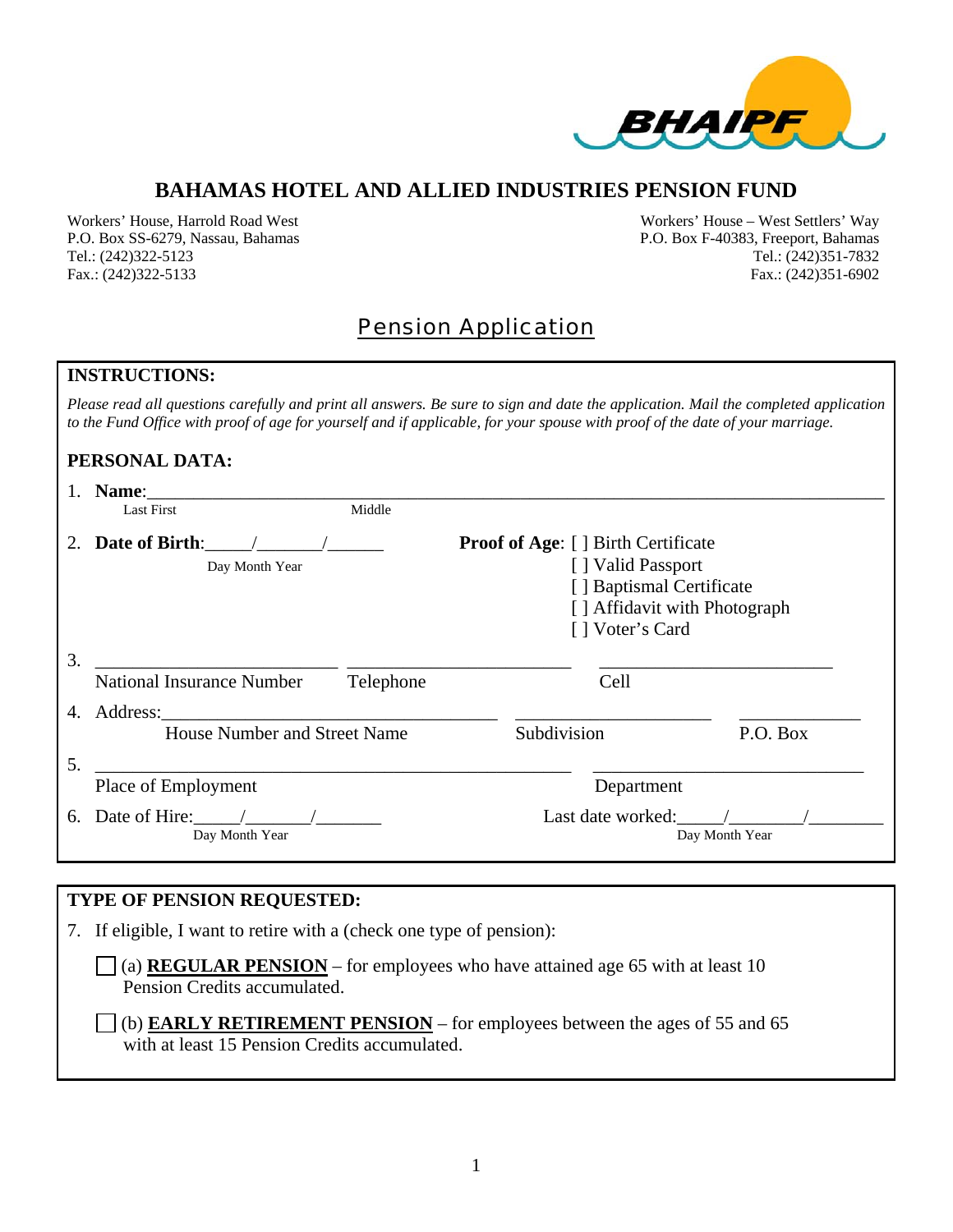

# **DISABILITY PENSION**  8. If you are applying for a Disability Pension, you must be totally and permanently disabled and have 15 or more Pension Credits. Please complete the following and the completed Medical Release Form. (a) Date you first became disabled  $\frac{1}{\text{Day Month Year}}$ (b) Nature of your disability  $\Box$  $\overline{\phantom{a}}$  ,  $\overline{\phantom{a}}$  ,  $\overline{\phantom{a}}$  ,  $\overline{\phantom{a}}$  ,  $\overline{\phantom{a}}$  ,  $\overline{\phantom{a}}$  ,  $\overline{\phantom{a}}$  ,  $\overline{\phantom{a}}$  ,  $\overline{\phantom{a}}$  ,  $\overline{\phantom{a}}$  ,  $\overline{\phantom{a}}$  ,  $\overline{\phantom{a}}$  ,  $\overline{\phantom{a}}$  ,  $\overline{\phantom{a}}$  ,  $\overline{\phantom{a}}$  ,  $\overline{\phantom{a}}$  (c) Have you applied for Invalidity Benefits under the National Insurance Regulations 1974?  $\Box$  YES  $\Box$  NO If yes, has your application been approved?  $\Box$  YES  $\Box$  NO If it has been approved, submit it together with this application proof of Invalidity Benefit being awarded. **JOINT AND SURVIVOR PENSION**  9. This option is for married Participants *ONLY*. If you want to choose this option you must check Box B. If you have previously elected the Joint and Survivor Pension and wish to reject it prior to your retirement, you may do so by checking Box A. A **I DO NOT** wish to receive my pension benefits in the form of a Joint and Survivor Pension. B **I DO** wish to receive my pension benefits in the form of a Joint and Survivor Pension. If you checked Box B: Name of Spouse: Spouse's Date of Birth:  $\frac{1}{\text{Day}}$  / $\frac{1}{\text{Month}}$  (Attach proof of age.) The Contract of Day Month Year Date of Marriage:  $\frac{1}{\text{Day}}$   $\frac{1}{\text{Month}}$  (Attach proof of marriage.) Date:\_\_\_\_\_\_/\_\_\_\_\_\_\_/\_\_\_\_\_\_\_ \_\_\_\_\_\_\_\_\_\_\_\_\_\_\_\_\_\_\_\_\_\_\_\_\_\_\_\_\_\_\_\_\_\_\_\_\_\_\_\_\_\_ Day Month Year Signature